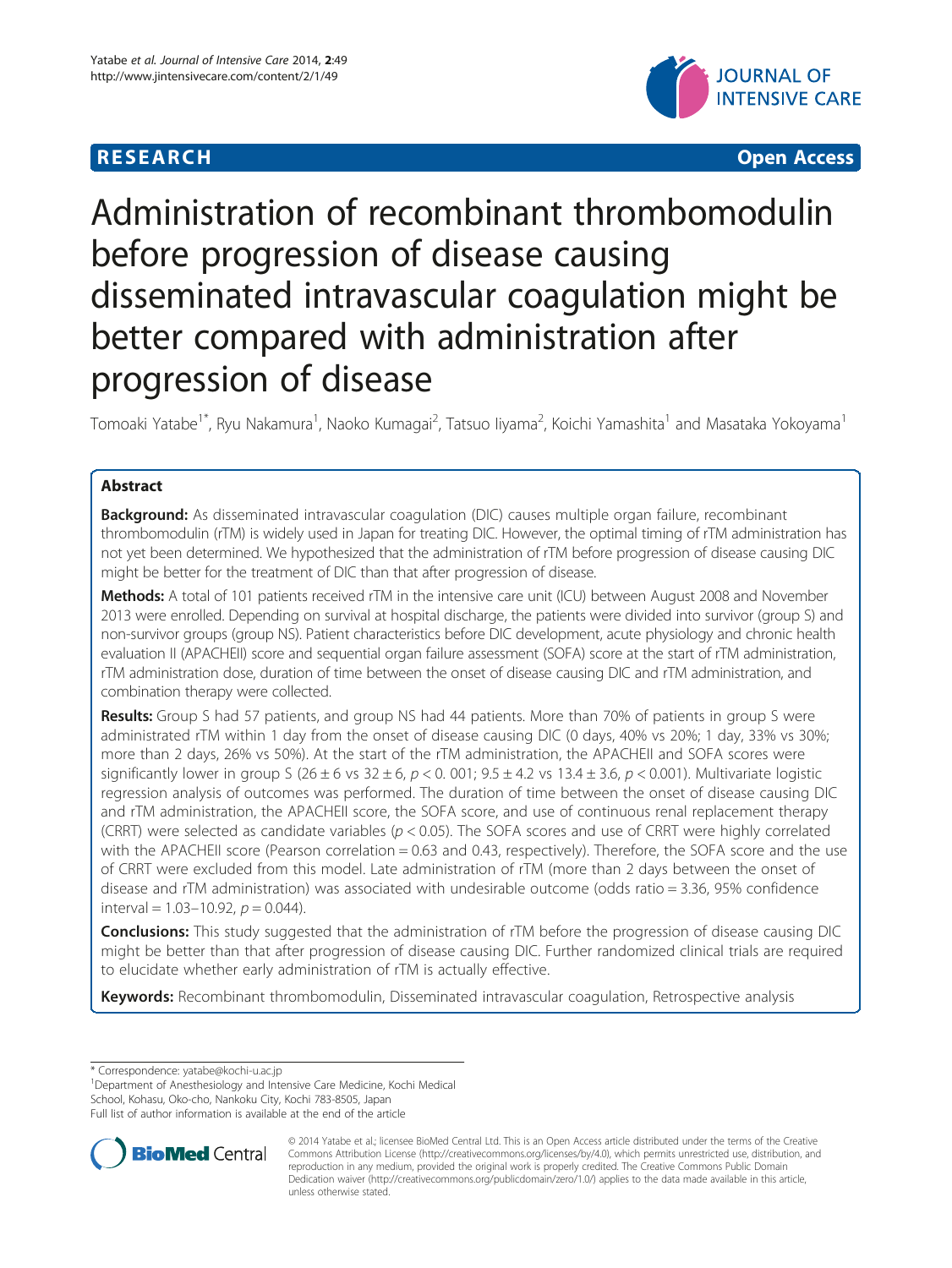# Background

Disseminated intravascular coagulation (DIC) occurs in 9%–19% of patients in the intensive care unit (ICU), and rate of mortality associated with DIC is as high as 45%– 78% [[1\]](#page-4-0). The development of new therapies to treat DIC is expected because this rate has not changed in the last 10 years [\[1](#page-4-0)]. In Japan, recombinant human soluble thrombomodulin-alpha (rTM) (Recomodulin, Asahi Kasei Pharma, Tokyo, Japan) has been available as a therapeutic DIC drug since 2008. This drug binds to thrombin to inactivate coagulation [[2\]](#page-4-0). In addition, rTM promotes protein C activation by thrombin, resulting in the formation of activated protein C (APC) [[2](#page-4-0)]. APC in turn inhibits thrombin generation by inactivating coagulation factors Va and VIIIa to inhibit the activation of the blood coagulation system [\[2](#page-4-0)]. In our ICU, rTM has been used as the first-line drug for the treatment of DIC because it is more effective than heparin and has fewer bleeding-related side effects [\[2](#page-4-0)]. Recently, the safe use of rTM for ICU patients has been reported in a phase IIb study of rTM [[3\]](#page-4-0). Another study had shown that rTM may be superior to conventional DIC treatments in patients in the ICU [[4](#page-5-0)]. However, the optimal timing of rTM administration has not yet been determined. We hypothesized that the administration of rTM before the progression of disease causing DIC might be better for the treatment of DIC than that after progression of disease causing DIC. Therefore, we investigated whether the timing of rTM administration was associated with differences between survivors and non-survivors in a retrospective analysis.

# Methods

# Ethics statement

This study was approved by the ethics committee of Kochi Medical School, and the need to obtain informed consent was waived because this study was a retrospective analysis. In our hospital, every patient was able to declare refusing use of data from the present to the future in writing. Therefore, patients who refused the use of their record were excluded from the study.

#### Patients

The subjects included a consecutive series of patients with DIC who were treated with rTM in our ICU between August 2008 and November 2013. Of these patients, those <18 years of age and those who refused the use of their record at hospitalization were excluded from the study. Depending on survival at hospital discharge, the patients were divided into survivor (group S) and non-survivor groups (group NS).

# Diagnosis of DIC

The diagnosis of DIC was based on the DIC criteria of the Japanese Association for Acute Medicine [\[5\]](#page-5-0). These

diagnostic criteria consist of four items, namely, more than three items of the diagnostic criteria of systemic inflammatory response syndrome are satisfied, the platelet count, the prothrombin time ratio, and the concentration of fibrin/fibrinogen degradation products (Figure 1). Patients with a total score of ≥4 were diagnosed as having DIC.

#### The onset of disease causing DIC

We defined the onset of disease causing DIC as the timing when individual physicians diagnosed it and wrote medical records.

# Treatment

According to the drug information, the doses of rTM are defined as 380 and 130 U/kg/day for patients with non-impaired renal function and those with impaired renal function, respectively. However, the drug information does not define impaired renal function and recommends decrease to 130 U/kg/day if bleeding occurs in patients with impaired renal function. Therefore, individual physicians decided the doses of rTM in accordance with this recommendation and patient status. In addition, sepsis was treated in accordance with the Surviving Sepsis Campaign Guidelines [\[6,7](#page-5-0)], but the details were decided by individual physicians.

#### Data collection

The following data were obtained from electronic patient records: patient characteristics before DIC development, acute physiology and chronic health evaluation II (APACHEII) score and sequential organ failure assessment (SOFA) score at the start of rTM administration, rTM administration dose and duration, duration of time

| <b>Score</b>   | <b>SIRS</b> | <b>Platelet</b>                                                       | <b>PT</b> ratio | FDP(mg/l)               |
|----------------|-------------|-----------------------------------------------------------------------|-----------------|-------------------------|
| $\mathbf{0}$   | $0 - 2$     | $\geq$ 120,000/ $\mu$ l                                               | 1.2             | $\leq 10$               |
| 1              | $\geq$ 3    | $120,000 > 80,000/\mu l$<br>or<br>decreases by $>30\%$<br>within 24 h |                 | $\geq 1.2$ 25 $\geq 10$ |
| $\overline{2}$ |             |                                                                       |                 |                         |
| 3              |             | $80,000/\mu$ l ><br>or<br>decreases by $\geq 50\%$<br>within 24 hours |                 | >25                     |

#### Figure 1 Disseminated Intravascular Coagulation scoring system. Disseminated Intravascular Coagulation scoring system was shown. SIRS items of the diagnostic criteria of systemic inflammatory response syndrome are satisfied, PT ratio prothrombin time ratio, FDP concentration of fibrin/fibrinogen degradation products.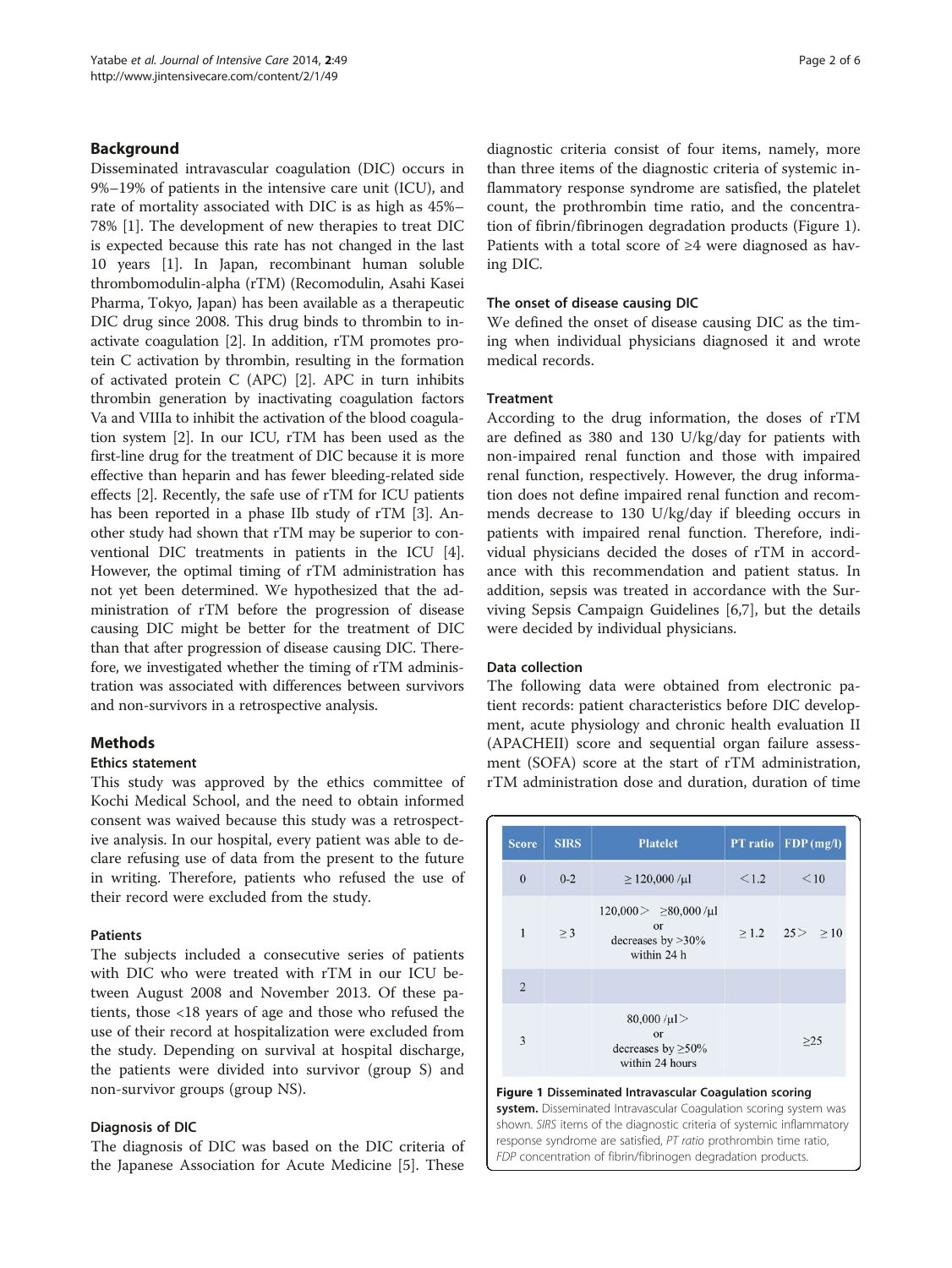between the onset of disease causing DIC and rTM administration, and combination therapy.

#### Statistical analysis

Data are expressed as the mean ± standard deviation. Associations between the outcome and baseline variables were examined by univariate analysis. For the analysis of continuous variables, a  $t$  test was used, and a chi-square test was used to analyze categorical variables. Variables were considered potentially associated with outcome when  $p < 0.05$ ; these variables were further evaluated using a multivariate logistic regression model. The age was included in components of the APACHEII score. Therefore, it was excluded from this model. When the linearity assumptions considered were violated, continuous variables were divided into tertiles and analyzed as discrete variables. For all analyses, a two-sided  $p$  value <0.05 was considered statistically significant. Favorableness of fit was evaluated using the Hosmer-Lemeshow test, and predictive ability was confirmed by c-statistics based on receiver operating characteristic analysis. Statistical analysis was performed using SAS version 9.3 (SAS Institute, Inc., Cary, NC, USA).

#### Results

# Patient characteristics

A total of 105 patients received rTM in the ICU. Of these patients, 101 were analyzed; three patients <18 years of age and one patient who refused the use of his record were excluded from the study. Groups S and NS included 57 and 44 patients, respectively. Of the patient characteristics before the onset of DIC, data on heart disease, diabetes, hypertension, and the rate of smokers did not significantly differ between the groups (Table 1). However, the group NS had fewer women (47% vs 22%,  $p = 0.011$ ) and a higher average BMI (20  $\pm$  4 vs 23  $\pm$  4, p < 0.001) than the group S. The age in group NS was higher than that in group S (68  $\pm$  17 vs 75  $\pm$  11,  $p = 0.036$ ).

#### The relationship between DIC and administration of rTM

The duration from the onset of disease causing DIC to rTM administration in group S and NS is shown in Table [2](#page-3-0) (0 days, 40% vs 20%; 1 day, 33% vs 30%; more than 2 days, 26% vs 50%). More than 70% of the patients in group S were administrated rTM within 1 day from the onset of disease causing DIC. Administration of rTM in group S was significantly earlier from the onset of disease causing DIC ( $p = 0.030$ ). The relationship of time duration between the onset of disease and rTM administration (as  $X$  factor) with survival rate (as  $Y$  factor) is shown in Figure [2.](#page-3-0)

#### Severity of illness and treatment for DIC

At the start of rTM administration, the APACHEII and SOFA scores were significantly lower in group S as

|  |                            | Table 1 Patients' background before administration of |  |
|--|----------------------------|-------------------------------------------------------|--|
|  | recombinant thrombomodulin |                                                       |  |

|                                        | Group S<br>$(n = 57)$ | <b>Group NS</b><br>$(n = 44)$ | p value |
|----------------------------------------|-----------------------|-------------------------------|---------|
| Age, years, mean ± SD                  | $68 \pm 17$           | $75 \pm 11$                   | 0.036   |
| Height, cm, mean $\pm$ SD              | $157 + 8$             | $157 \pm 8$                   | 0.71    |
| Weight, kg, mean $\pm$ SD              | $49 \pm 10$           | $58 \pm 12$                   | < 0.001 |
| BMI, kg/m <sup>2</sup> , mean $\pm$ SD | $20 \pm 4$            | $23 \pm 4$                    | < 0.001 |
| Gender, female, n                      | 27                    | 10                            | 0.011   |
| Infection-induced DIC, n               | 48                    | 38                            | 0.76    |
| Intra-abdominal, n                     | 29                    | 24                            |         |
| Lung, n                                | 9                     | 10                            |         |
| Urinary, n                             | 3                     | 0                             |         |
| Others, n                              | 7                     | $\overline{4}$                |         |
| Non-infection-induced DIC, n           | 9                     | 6                             | 0.34    |
| Obstetric, n                           | $\overline{2}$        | 0                             |         |
| Intestinal ischemia, n                 | $\overline{2}$        | 3                             |         |
| Others, n                              | 5                     | 3                             |         |
| Heart disease, n                       | 12                    | 15                            | 0.14    |
| Diabetes mellitus, n                   | 15                    | 16                            | 0.27    |
| Hypertension, n                        | 30                    | 22                            | 0.79    |
| Smoking, n                             | 19                    | 22                            | 0.091   |

BMI body mass index, DIC disseminated intravascular coagulation.

shown in Table [2](#page-3-0) (26  $\pm$  6 vs 32  $\pm$  6,  $p$  < 0. 001; 9.5  $\pm$  4.2 vs 13.4  $\pm$  3.6,  $p < 0.001$ ). Although the DIC scores at the start of rTM administration were not significantly different in both groups, the DIC score at the end of rTM administration in group S was significantly lower than that in group NS. The use of continuous renal replacement therapy (CRRT) was significantly higher in group NS (58% vs 91%,  $p < 0.001$ ). The rate of mechanical ventilation with intratracheal intubation in group NS was significantly higher than that in group S. The duration of mechanical ventilation with intratracheal intubation was significantly shorter in group S  $(11 \pm 17 \text{ vs } 23 \pm 38 \text{ days})$ ,  $p = 0.038$ ).

#### Hemorrhagic complications

Hemorrhagic complications occurred in two patients (2.0%). Of the two patients, one who received rTM combined with gabexate mesilate for 2 days developed bleeding of the ocular fundus. Another patient with cirrhosis (Child-Pugh classification B) developed a respiratory tract hemorrhage. Multivariate logistic regression analysis of outcomes was performed (Table [3\)](#page-3-0).

#### Multivariate logistic regression analysis for outcome

The duration of time between the onset of disease causing DIC and rTM administration, the APACHEII score, the SOFA score, and CRRT use were selected as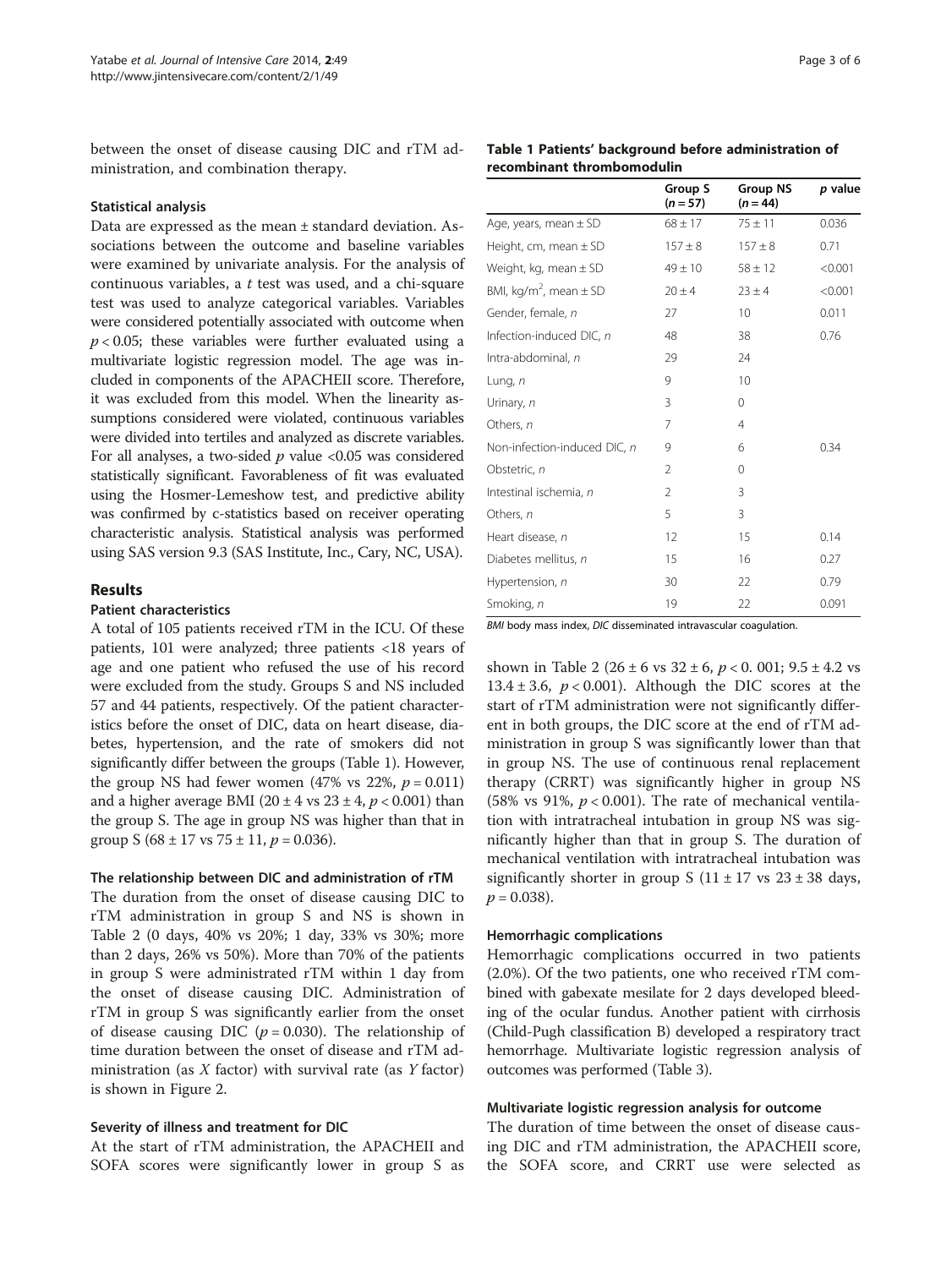<span id="page-3-0"></span>Table 2 Severity of illness and treatment for disseminated intravascular coagulation

|                                              | Group S<br>$(n = 57)$ | <b>Group NS</b><br>$(n = 44)$ | <i>p</i> value |
|----------------------------------------------|-----------------------|-------------------------------|----------------|
| rTM treatment duration, days, mean $\pm$ SD  | $6.1 \pm 2.9$         | $6.4 + 8.4$                   | 0.78           |
| Dose of rTM, U/kg/day, mean $\pm$ SD         | $345 \pm 108$         | $308 \pm 100$                 | 0.083          |
| Duration from onset to rTM, n (%)            |                       |                               | 0.030          |
| $0$ days                                     | 23 (40)               | 9(20)                         |                |
| 1 day                                        | 19 (33)               | 13 (30)                       |                |
| 2 days                                       | 15(26)                | 22 (50)                       |                |
| APACHEII at start of rTM, mean $\pm$ SD      | $26 \pm 6$            | $32 \pm 6$                    | < 0.001        |
| SOFA at start of rTM, mean $\pm$ SD          | $9.5 \pm 4.2$         | $13.4 + 3.6$                  | < 0.001        |
| DIC score at start of rTM, mean $\pm$ SD     | $5.2 \pm 1.8$         | $5.6 \pm 1.7$                 | 0.20           |
| DIC score at end of rTM, mean $\pm$ SD       | $3.0 \pm 2.0$         | $4.9 \pm 1.9$                 | < 0.001        |
| Ventilation with tracheal intubation, n (%)  | 47 (82)               | 43 (98)                       | 0.01           |
| Duration of ventilation, days, mean $\pm$ SD | $11 + 17$             | $23 \pm 38$                   | 0.038          |
| CRRT during rTM therapy, n                   | 33                    | 40                            | < 0.001        |
| Antithrombin-III during rTM therapy, n       | 36                    | 30                            | 0.60           |
| Globulin during rTM therapy, n               | 26                    | 21                            | 0.83           |
| Transfusion during rTM therapy, n            | 43                    | 37                            | 0.29           |
| Enteral nutrition during rTM therapy, n      | 34                    | 18                            | 0.11           |

rTM recombinant thrombomodulin, U unit, Duration from onset to rTM duration from the onset of disease causing DIC to rTM administration, APACHEII Acute Physiology and Chronic Health Evaluation II, SOFA Sequential Organ Failure Assessment scores, at start of rTM at the start of rTM administration, at end of rTM at the end of rTM administration, DIC score score of DIC criteria of the Japanese Association for Acute Medicine, CRRT continuous renal replacement therapy.



#### Table 3 Multivariate logistic regression analysis for outcome

|                             | Reference | Adjusted<br>odds ratio | 95% confidence<br>interval | <i>p</i> value |
|-----------------------------|-----------|------------------------|----------------------------|----------------|
| Gender                      | Female    | 3.39                   | $1.19 - 9.64$              | 0.022          |
| APACHFII at<br>start of rTM |           | 1.18                   | 1.09-1.29                  | < 0.001        |
| rTM 1 day                   | 0 days    | 1.95                   | $0.57 - 6.62$              | 0.29           |
| rTM 2 days                  | 0 days    | 3.36                   | 1.03-10.92                 | 0.044          |

Hosmer-Lemeshow test (chi-square = 15.13, degrees of freedom = 8,  $p = 0.057$ ).  $C$ -statistics  $-0.82$ 

APACHEII Acute Physiology and Chronic Health Evaluation II, rTM recombinant thrombomodulin. rTM x day Duration from the onset of disease to rTM administration was x day, 2- days more than 2 days.

candidate variables ( $p < 0.05$ ). The SOFA scores and CRRT use were highly correlated with the APACHEII score (Pearson correlation =  $0.63$  and  $0.43$ , respectively). Therefore, the SOFA score and the use of CRRT were excluded from this model. Late administration of rTM (more than 2 days between the onset of disease and rTM administration) was associated with undesirable outcome (odds ratio = 3.36, 95% confidence interval = 1.03–10.92,  $p = 0.044$ ).

#### Discussion

Patients who would benefit from rTM remained unclear. However, the results of this study indicated that the administration of rTM before an increase in the severity of disease causing DIC might be better than that after progression of disease causing DIC if we select rTM for the treatment of DIC. Therefore, we should consider administration of rTM as soon as possible after we diagnose severe diseases with DIC such as sepsis. As clearly shown in this study, the treatment of rTM might not be effective after diseases have progressed and the severity of the patients' conditions, based on the APACHEII and SOFA scores, has increased. Late administration of rTM (more than 2 days from the onset of disease to rTM administration) was associated with a threefold higher risk of undesirable outcomes than early administration. These data suggested that administration of rTM before progression of disease causing DIC might be better than that after progression of disease. The correlation between rTM administration timing and the prognosis of patients with rTM has not been reported. On the other hand, previous reports indicated that APC administration in the advanced phase, for example, in patients with high APACHE II scores (more than 25), was effective, but early administration of APC was not effective [\[8,9](#page-5-0)]. We did not compare between these studies about APC and our study because the APACHE II scores in our study were more than 25. In addition, cases in which early administration of rTM was possible, such as delay of diagnosis of DIC, might exist in our study because of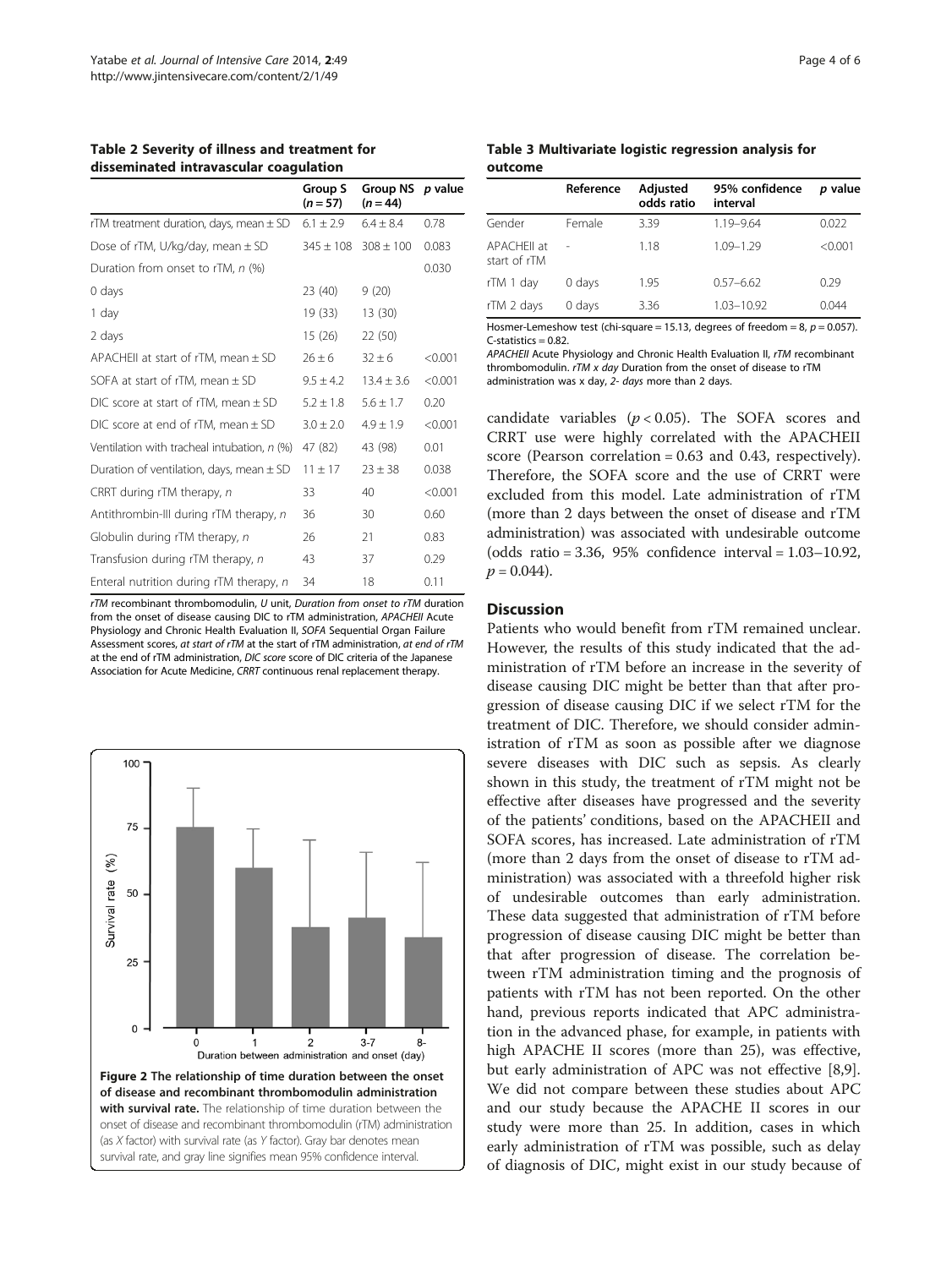<span id="page-4-0"></span>a retrospective design. In other words, for example, we could not deny that the diagnosis of DIC might be delayed in general ward because the prothrombin time ratio and the concentration of fibrin/fibrinogen degradation products were not usually measured. In these cases, we might diagnose DIC after ICU admission, although DIC had already occurred before ICU admission. However, we thought that the results of the correlation between rTM administration timing and the prognosis of patients with rTM did not change. Therefore, further randomized clinical trials are required to elucidate whether early administration of rTM is actually effective.

This drug exerts effect of anticoagulation via unique mechanism. The use of rTM promotes protein C activation by thrombin, resulting in the inhibition of thrombin generation, namely, a negative feedback loop [[10](#page-5-0)]. This mechanism might contribute to few hemorrhagic complications. Indeed, a previous study reported that hemorrhagic complications occurred in 8.6% of patients who received APC [[11](#page-5-0)]. On the other hand, hemorrhagic complications in our study were observed in two patients, but the frequency was as low as 2.0%. One patient who developed bleeding of the ocular fundus improved completely without any medication. Another patient with cirrhosis stopped having a respiratory tract hemorrhage after platelet transfusion because of low platelet count due to DIC and cirrhosis. These patients such as those having serious liver damage and those who use anticoagulation drug might require further attention. Further examination is necessary because this study included only two such patients.

This study has several limitations because of its retrospective design. First, we could not determine the effect of rTM itself because this study did not include a control group in which rTM was not administered, since rTM is the first-line drug for the treatment of DIC in our hospital. At least, the mortality rate in this study was 44%, which is equivalent to or better than those reported in earlier studies [1]. In addition, this study suggested that administration of rTM after progression of disease causing DIC might be less effective. Therefore, the independent effect of rTM compared with other treatments in the early phase of DIC needs to be elucidated in other studies. Second, the therapeutic method was decided by individual physicians. Therefore, the use of CRRT was significantly different. Although many patients in group NS received CRRT, whether death was due to the severity of the underlying disease or whether the results were biased is unclear. In addition, the APA-CHE II score in group NS was significantly higher than that in group S. However, we performed multivariate logistic regression analysis. At least, we believed that in our study, late administration of rTM tended to be associated with increased mortality. Third, group S had more number of female patients. Sepsis-related mortality rates

are reported to be higher in female patients than in male patients [1]. Although gender was highly associated with the outcomes in our multivariate logistic regression analysis, the late administration of rTM was also a risk factor for mortality. The c-statistics in this model was 0.820, which suggests that the results of this analysis are reliable. Finally, the age in group NS was higher than that in group S. However, age was included in the components of the APACHEII score. Therefore, age was correlated with the APACHEII score (Pearson correlation = 0.29). In this reason, age was excluded from this model.

#### Conclusions

In conclusion, the results of this study suggest that administration of rTM before progression of disease causing DIC might be better for the treatment of DIC than that after progression of disease causing DIC because DIC scores at the start of rTM were not significantly different between groups S and NS. In other words, administration of rTM after progression of disease might be less effective. However, this study was a retrospective study and did not have a control group. Therefore, further randomized clinical trials are required to elucidate whether early administration of rTM is actually effective.

#### Competing interests

The authors declare that they have no competing interests.

#### Authors' contributions

TY and RN designed this study, collected data, and wrote the manuscript. NK and TI performed the statistical analyses. KY and MY helped design this study and prepared the manuscript. All authors read and approved the final manuscript.

#### Author details

<sup>1</sup>Department of Anesthesiology and Intensive Care Medicine, Kochi Medical School, Kohasu, Oko-cho, Nankoku City, Kochi 783-8505, Japan. <sup>2</sup>Department of Advanced Medical Technologies, Kochi Medical School, Kohasu, Oko-cho, Nankoku city, Kochi 783-8505, Japan.

#### Received: 11 March 2014 Accepted: 11 August 2014 Published: 22 August 2014

#### References

- 1. Singh B, Hanson AC, Alhurani R, Wang S, Herasevich V, Cartin-Ceba R, Kor DJ, Gangat N, Li G: Trends in the incidence and outcomes of disseminated intravascular coagulation in critically ill patients (2004–2010): a populationbased study. CHEST 2013, 143:1235–1242.
- 2. Saito H, Maruyama I, Shimazaki S, Yamamoto Y, Aikawa N, Ohno R, Hirayama A, Matsuda T, Asakura H, Nakashima M, Aoki N: Efficacy and safety of recombinant human soluble thrombomodulin (ART-123) in disseminated intravascular coagulation: results of a phase III, randomized, double-blind clinical trial. J Thromb Haemost 2007, 5:31–41.
- 3. Vincent JL, Ramesh MK, Ernest D, LaRosa SP, Pachl J, Aikawa N, Hoste E, Levy H, Hirman J, Levi M, Daga M, Kutsogiannis DJ, Crowther M, Bernard GR, Devriendt J, Puigserver JV, Blanzaco DU, Esmon CT, Parrillo JE, Guzzi L, Henderson SJ, Pothirat C, Mehta P, Fareed J, Talwar D, Tsuruta K, Gorelick KJ, Osawa Y, Kaul I: A randomized, double-blind, placebo-controlled, phase 2b study to evaluate the safety and efficacy of recombinant human soluble thrombomodulin, ART-123, in patients with sepsis and suspected disseminated intravascular coagulation. Crit Care Med 2013, 41:2069–2079.